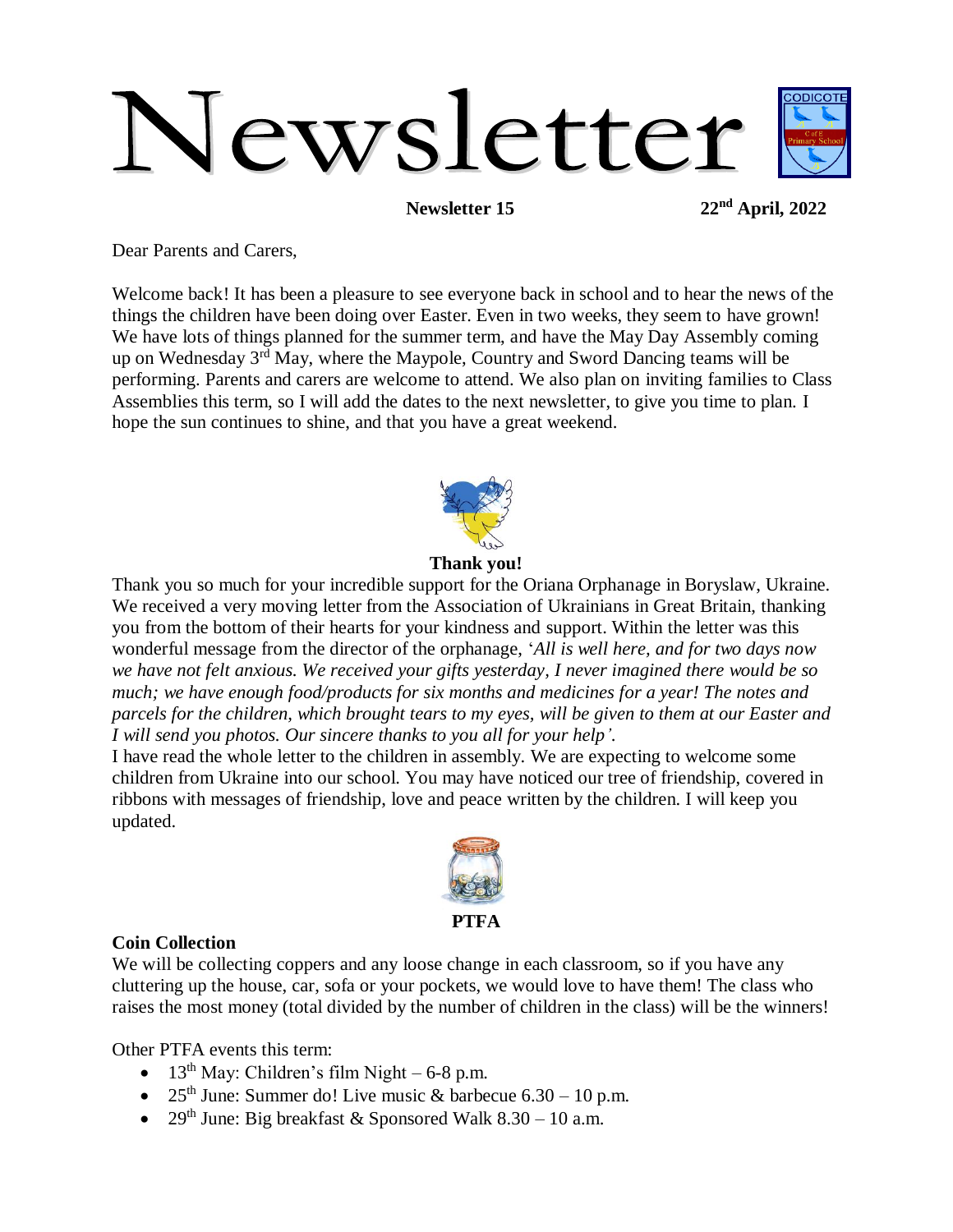

#### **Reception 2022**

This week, places for Reception, September 2022 were allocated. Due to the high number of children in the village, we will be having two Reception classes next year, each with a teacher, as with the current Year 3 and 5 classes. As you will be aware, we do not have any spare classrooms currently, so to accommodate the children, we have purchased another class set of chrome books, and will be converting the IT suite into a classroom. When the new classrooms are built, ready for September 2023, we will then make a decision whether to convert the room back to an IT suite again.

I am really appreciative of the support, positive attitude and flexibility of staff and Governors, who have made this possible. Further details regarding staffing arrangements for all classes will be sent out later in the term.



#### **Wicker Baskets**

If anyone has wicker baskets which are no longer needed, The Reception children would love to have them!



| Day             | 8.30                      | Lunchtime                       | $3.15 - 4.15$                    |
|-----------------|---------------------------|---------------------------------|----------------------------------|
| <b>Monday</b>   | Fitness Club:             | Country & Maypole Dancing:      | Rounders: Years $5 & 6$          |
|                 | Years 2-4                 | Years 4-6                       |                                  |
| <b>Tuesday</b>  | Multi                     | Ultimate Frisbee: Years $5 & 6$ |                                  |
|                 | Sports <sup>*</sup> : KS2 | Board Games: Years 1 & 2        |                                  |
|                 |                           | 12.30: Tennis* Year 1           |                                  |
| Wednesday       |                           | Sword Dancing: Years 3-6        | Athletics: Years 4-6             |
| <b>Thursday</b> |                           | Basketball Club: Years 5 & 6    | Music: Years $4-6$ – starting on |
|                 |                           | 12.30: Tennis* Years $2 & 3$    | Thursday $12^{th}$ May           |
|                 |                           |                                 | Scenery & Props Club:            |
|                 |                           |                                 | Years 2-6 Starting after half    |
|                 |                           |                                 | <i>term</i>                      |
| Friday          | Multi                     | Choir                           | Dance Club: Children             |
|                 | Sports*: KS2              |                                 | performing in the Stevenage      |
|                 |                           |                                 | Dance Festival                   |

\*there is a small charge for the clubs marked with a\* as they are run by external providers. All other clubs are free.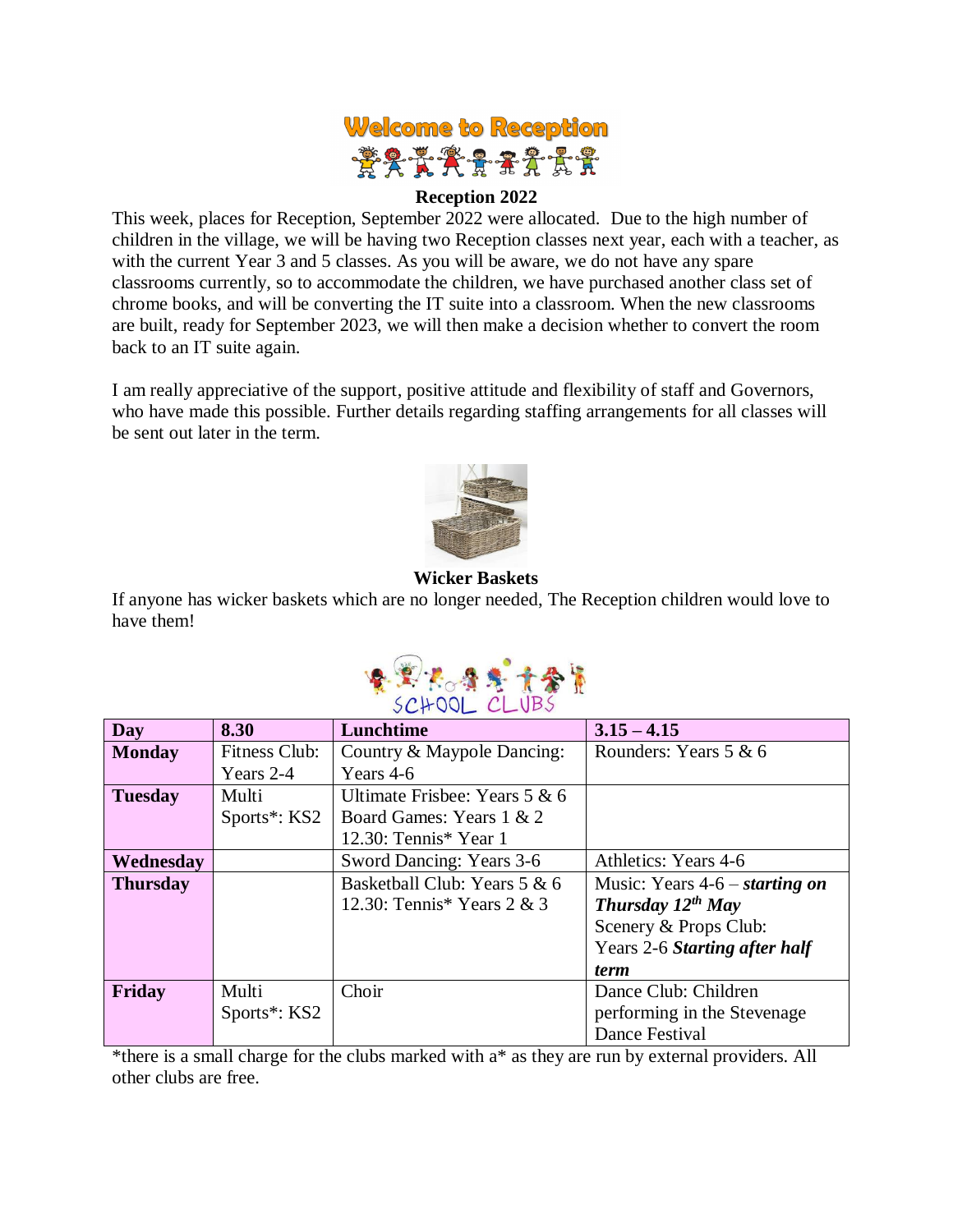

## **Today is 'Earth Day'.**

Earth Day was first held in America in 1970. It was started to encourage people around the world to think and learn about what we can do to look after our planet. The theme for Earth Day 2022 is 'Invest in our Planet'.

In school these are just some of the things we do to help look after and invest in our planet: We pick up litter, we plant trees and flowers, we recycle, we turn off lights, we re-use resources whenever we can and try not to work with single use plastics.

What types of things do you do at home to help look after that planet? We can all help make a difference no matter how small the action. Turning off that tap. Picking up that crisp packet. Reusing those takeaway containers.

'You cannot get through a single day without having an impact on the world around you. What you do makes a difference, and what kind of difference you want to make'. Jane Goodall. Kate Grainger and The Eco-Team

A GIANT thank you to all who donated cakes for our Eco team and Year Two / Three Cake Sale yesterday. It was a huge success and we will let you know the total and what will happen to the proceeds in the next newsletter.



## **Year 5 Maths Team**

Congratulations to our fantastic Maths Team – Oliver, Mia, Izaac and Noah M who reached the Finals. Although they didn't win, they gave it their all, and represented the school showing great team work in solving some very tricky questions. Thank you to Mrs Abrahams for leading on this competition.



#### **School Expansion**

A number of people have asked us how the school will be organised when the building work is completed. These are our plans:

- The current Nursery, Reception and Year 1 classes will be the Foundation Stage classrooms, accommodating two Reception classes and the Nursery. If there is sufficient demand in the future, we will consider the possibility of having a morning and afternoon nursery session, with the potential to offer 30 hours to families who would like it.
- The current Year 2 and Year 4 classrooms will be for Year 1, and the current Year 5 classrooms will be for Year 2.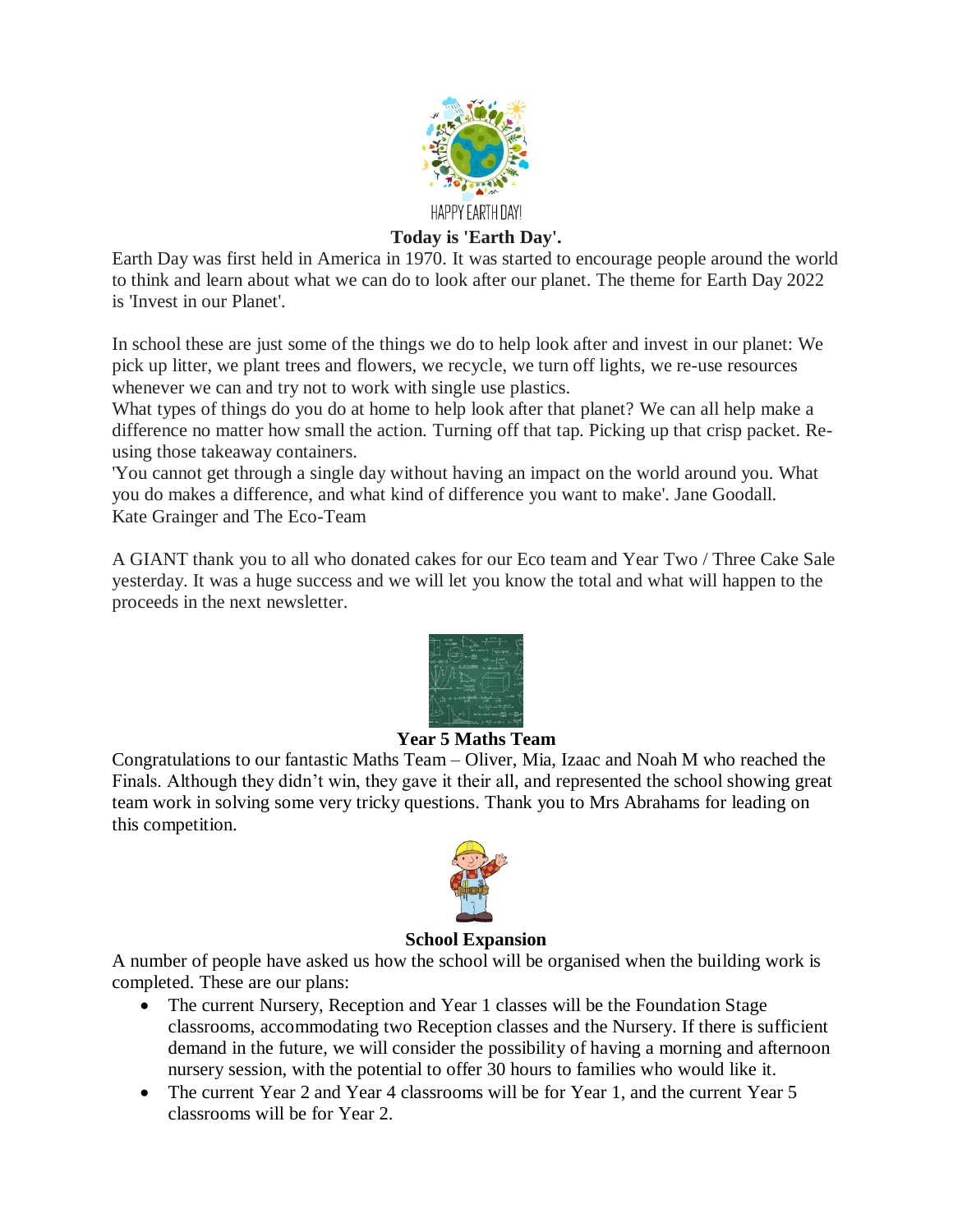- The fiction library will remain where it is.
- The Year 6 classroom will be converted to an activity room for dance and floor work in gymnastics, and will also be used, along with the 326 room, to provide wrap around care.

In the new building, will be two classrooms each for Years 3 to 6, with a central space for the non-fiction library, group work and reading areas and an office space. There will be toilets, including an accessible toilet, in the building. Each classroom door will open directly to an outdoor area.

All children will use the current dining room and hall. The current mobile will be dismantled and additional parking will be provided for all staff to park on site.



### **Other News**

Term dates for the summer are shown below. At the end of the newsletter is a poster advertising the Codicote Local History Society day, which takes place tomorrow. Please also find attached details for idance classes which take place in the village.

Thank you for reading this newsletter. Please remember I am always happy to discuss any issues with you.

Liz Pollard HEADTEACHER

| <b>Date</b>   | <b>Time</b>     | <b>Event</b>                         | <b>People involved</b> |  |  |
|---------------|-----------------|--------------------------------------|------------------------|--|--|
| 27.4.22       | All Day         | Year 4 Pedestrian Road Safety Skills | Children & Staff       |  |  |
| 27.4.22       | $10 - 11.30$ am | KS1 inclusive Festival               | Selected group         |  |  |
| 28.4.22       | 3.45 p.m.       | Year 5/6 Quicksticks Hockey          | Team                   |  |  |
| 2.5.22        | All Day         | <b>Bank Holiday</b>                  | Everyone               |  |  |
| 3.5.22        | 9.30 a.m.       | May Day Assembly                     |                        |  |  |
| 4.5.22        | 7 p.m.          | Governors' Meeting                   | Governors              |  |  |
| 5.5.22        | 12.30 p.m.      | Maypole Dancing – Living Crafts      | Children, Staff &      |  |  |
|               |                 |                                      | Parent volunteers      |  |  |
| 6.5.22        | 12.30 p.m.      | Maypole Dancing – Living Crafts      | Children, Staff &      |  |  |
|               |                 |                                      | Parent volunteers      |  |  |
| $9 - 12.5.22$ | All Day         | <b>SATS</b> week                     |                        |  |  |
| 13.5.22       | 6-8 p.m.        | Children's film night                | Children & PTFA        |  |  |
| 17.5.22       | All Day         | Year 6 to Harry Potter World         | Y6, Staff & Parent     |  |  |
|               |                 |                                      | volunteers             |  |  |
| 19.5.22       | $3-5$ p.m.      | Year 6 Ultimate Frisbee              | Children & Staff       |  |  |
| 25.5.22       | 9.15 a.m.       | KS2 inclusive Festival               | Children & Staff       |  |  |
| 25.5.22       | All Day         | Year 6 to Stanborough Lakes          | Y6, Staff & Parent     |  |  |
|               |                 |                                      | volunteers             |  |  |

#### **Summer Term 2022**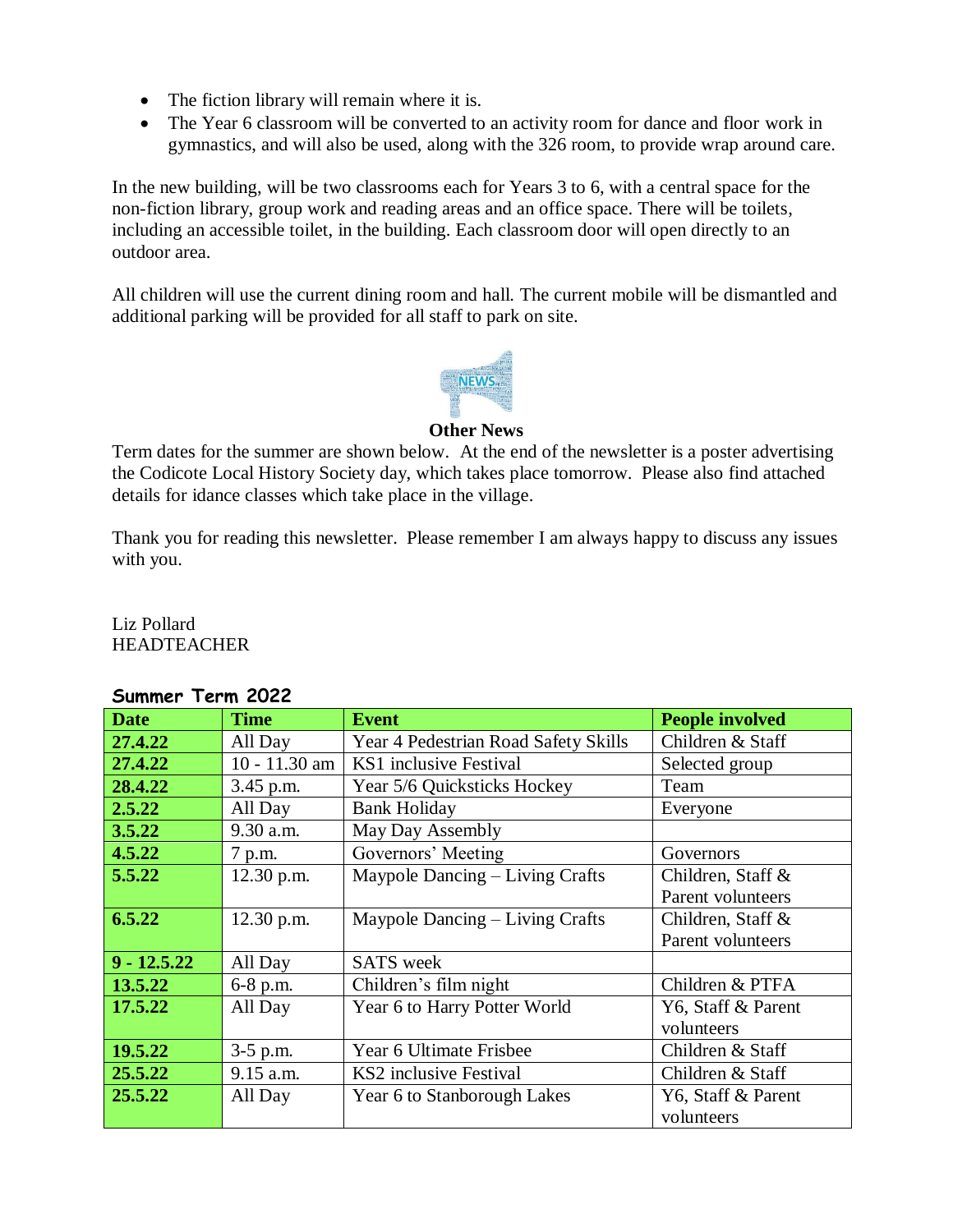| <b>Date</b>                            | <b>Time</b>    | <b>Event</b>                         | <b>People involved</b>         |  |  |
|----------------------------------------|----------------|--------------------------------------|--------------------------------|--|--|
| 26.5.22                                | All Day        | Jubilee Celebration Day              | Children & Staff               |  |  |
| <b>Half Term</b><br>$30.5.22 - 3.6.22$ |                |                                      |                                |  |  |
| 6.6.22                                 | All Day        | Year 1 phonics screening check week. | Children & Staff               |  |  |
| 6.6.22                                 | All Day        | Year 4 Tables check $-3$ week window | Children & Staff               |  |  |
|                                        |                | opens                                |                                |  |  |
| $6.6.22 -$                             | All Day        | Year 5 to Green Park                 | Year 5, Mrs Gloyn, Mrs         |  |  |
| 8.6.22                                 |                |                                      | Mesher, Mrs Mason,             |  |  |
|                                        |                |                                      | Mel & Mrs Pollard              |  |  |
| 8.6.22                                 | 3-5 p.m.       | Year 4 rounders competition          | Team                           |  |  |
| 10.6.22                                | All Day        | <b>INSET</b> day                     | <b>Staff</b>                   |  |  |
| $13.6.22 -$                            | All Day        | Isle of Wight                        | Year 6, Mr Browne,             |  |  |
| 17.6.22                                |                |                                      | Mrs Abrahams & Mel             |  |  |
| 15.6.22                                | 10 a.m.        | Year 5 Cricket Tournament            | Children & Staff               |  |  |
| 21.6.22                                | 7 p.m.         | Governors' Meeting                   | Governors                      |  |  |
| 25.6.22                                | $6.30 - late!$ | Summer Do!                           | Everyone                       |  |  |
| 28.6.22                                | p.m.           | <b>Image Musical Theatre</b>         | Children & Staff               |  |  |
| 28.6.22                                | 2.30 p.m.      | <b>Netball Tournament</b>            | Children & Staff               |  |  |
| 29.6.22                                | $8.30 - 10.00$ | PTFA Big Breakfast & Sponsored       | Children, Parents, Staff       |  |  |
|                                        |                | Walk                                 | & PTFA                         |  |  |
| 29.6.22                                | $3.45 - 5.45$  | Year 4 Tri Golf                      | Team                           |  |  |
| 30.6.22                                | All Day        | <b>Rural Schools Athletics</b>       | Children & Staff               |  |  |
| 1.7.22                                 | All Day        | Occasional Day - school closed       | Everyone                       |  |  |
| 5.7.22                                 | 2-5 p.m.       | Rounders Competition Years 5 & 6     | Children & Staff               |  |  |
| 7.7.22                                 | All day for    | Dance Festival                       | Dancers, staff &               |  |  |
|                                        | dancers        |                                      | Children                       |  |  |
| 13.7.22                                | a.m.           | Music Club Dress Rehearsal           | Children & Staff               |  |  |
| 14.7.22                                | All Day        | Moving up day for Year 6 & rest of   | Children & Staff               |  |  |
|                                        |                | school                               |                                |  |  |
| 14.7.22                                | 7 p.m.         | Music Club Performance               | Children, Staff and            |  |  |
|                                        |                |                                      | Parents                        |  |  |
| 15.7.22                                | 7 p.m.         | Music Club Performance               | Children, Staff and            |  |  |
|                                        |                |                                      | Parents                        |  |  |
| 16.7.22                                | From 12.30     | <b>Village Day</b>                   | Everyone!                      |  |  |
| 19.7.22                                | All Day        | <b>Festival of Fun and Education</b> | Children, Staff & parent       |  |  |
|                                        |                |                                      | volunteers                     |  |  |
| 20.7.22                                | 9.30 a.m.      | Sports Day – Years $N - 2$           | Children, Staff and            |  |  |
| 20.7.22                                |                |                                      | Parents                        |  |  |
|                                        | $1.30$ p.m.    | Sports Day - Years 3-6               | Children, Staff and<br>Parents |  |  |
| 21.7.22                                | 10.00 a.m.     | Leavers' Service                     | Children, Staff & Year         |  |  |
|                                        |                |                                      | 6 Parents                      |  |  |
| 21.7.22                                | $1.15$ p.m.    | Courtyard Farewell to Year 6         | Children, Staff and            |  |  |
|                                        |                |                                      | Parents                        |  |  |
| 21.7.22                                | 1.45 p.m.      | Term Ends                            | Everyone                       |  |  |
| 22.7.22                                | All Day        | <b>INSET Day</b>                     | Staff                          |  |  |
|                                        |                |                                      |                                |  |  |